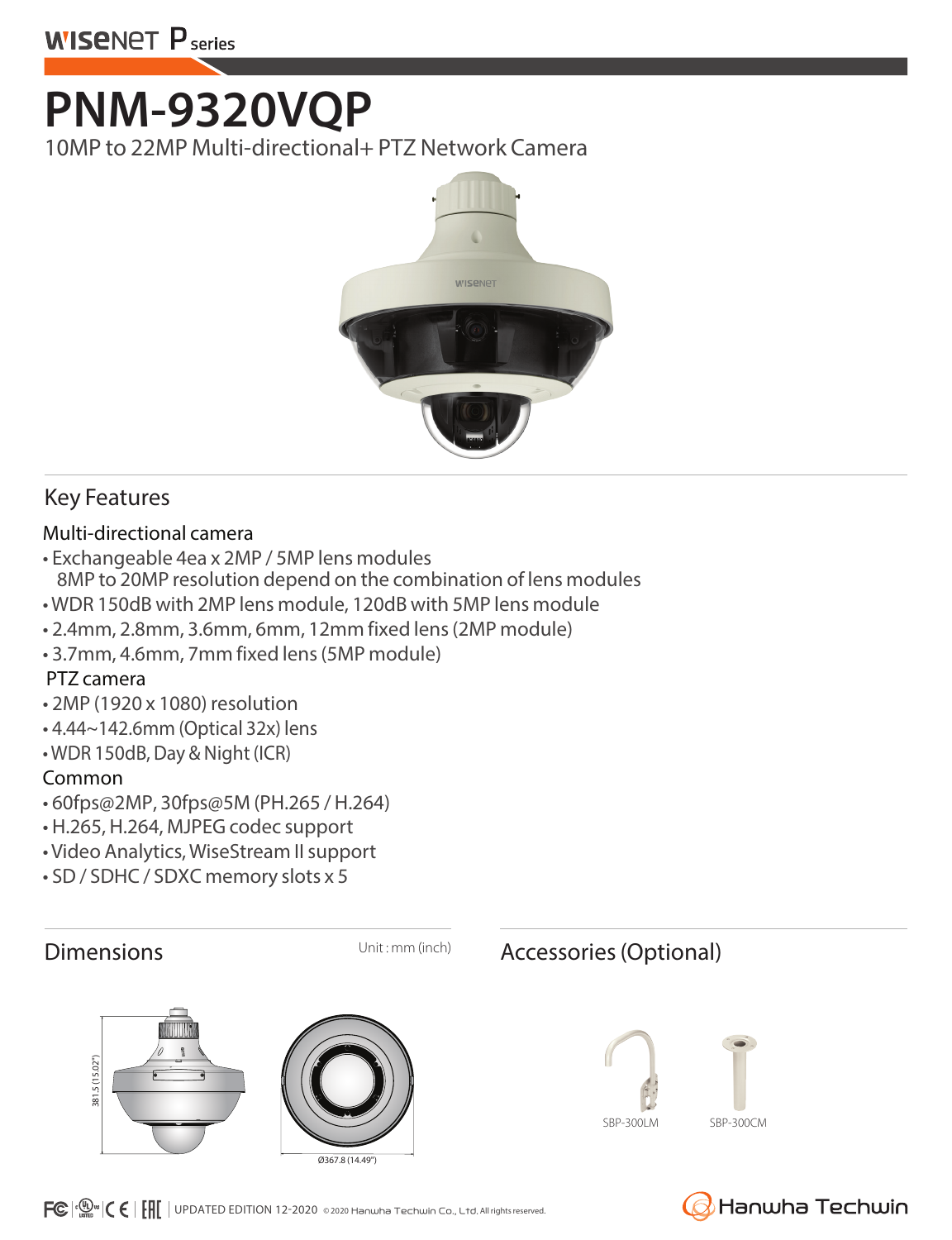**WISENET P** series

|                                    | Multi-directional (CH $1 \sim 4$ )                                                                                                                                                                                                                  | PTZ (CH 5)                                                                    |  |  |
|------------------------------------|-----------------------------------------------------------------------------------------------------------------------------------------------------------------------------------------------------------------------------------------------------|-------------------------------------------------------------------------------|--|--|
| <b>VIDEO</b>                       |                                                                                                                                                                                                                                                     |                                                                               |  |  |
| <b>Imaging Device</b>              | (See the optional lens)                                                                                                                                                                                                                             | 1/2.8" 2.4M CMOS                                                              |  |  |
| <b>Total / Effective Pixels</b>    | (See the optional lens)                                                                                                                                                                                                                             | 1,981(H)x1,288(V), 2.55M /<br>1,944(H)x1,212(V), 2.35M                        |  |  |
| <b>Scanning System</b>             | (See the optional lens)                                                                                                                                                                                                                             | Progresive scan                                                               |  |  |
| Min. Illumination                  | (See the optional lens)                                                                                                                                                                                                                             | Color: 0.05Lux (1/30sec, F1.6, 30IRE),<br>BW: 0.005Lux (1/30sec, F1.6, 30IRE) |  |  |
| S / N Ratio                        | (See the optional lens)                                                                                                                                                                                                                             | 50dB                                                                          |  |  |
| <b>Video Out</b>                   | CVBS: 1.0 Vp-p / 75 $\Omega$ composite,<br>720x480(N), 720 x 576(P), for installation                                                                                                                                                               |                                                                               |  |  |
| <b>LENS</b>                        |                                                                                                                                                                                                                                                     |                                                                               |  |  |
| <b>Focal Length (Zoom Ratio)</b>   | (See the optional lens)                                                                                                                                                                                                                             | $4.44 \sim 142.6$ mm (Optical 32x)                                            |  |  |
| <b>Max. Aperture Ratio</b>         | (See the optional lens)                                                                                                                                                                                                                             | F1.6(Wide)~F4.4(Tele)                                                         |  |  |
| <b>Angular Field of View</b>       | (See the optional lens)                                                                                                                                                                                                                             | $H:61.8^{\circ}$ (Wide)~2.19°(Tele) /<br>$V: 36.2^{\circ}$ (Wide)~1.24°(Tele) |  |  |
| <b>Min. Object Distance</b>        | (See the optional lens)                                                                                                                                                                                                                             | Wide: 1.5m, Tele: 2m                                                          |  |  |
| <b>Focus Control</b>               | (See the optional lens)                                                                                                                                                                                                                             | Auto / Manual / One shot AF                                                   |  |  |
| Lens / Mount Type                  | (See the optional lens)                                                                                                                                                                                                                             | DC Auto Iris / Board-in type                                                  |  |  |
| PAN/TILT/ROTATE                    |                                                                                                                                                                                                                                                     |                                                                               |  |  |
| Pan / Tilt / Rotate Range          | (See the optional lens)                                                                                                                                                                                                                             | 360° Endless / 190°(-5°~185°)                                                 |  |  |
| Pan / Tilt Speed                   |                                                                                                                                                                                                                                                     | Preset: 700°/ sec,<br>Manual: $0.024^{\circ}$ / sec ~ 200 $^{\circ}$ / sec    |  |  |
| Sequence                           |                                                                                                                                                                                                                                                     | Preset (300ea), Swing, Group (128ea),<br>Trace, Tour, Auto run, Schedule      |  |  |
| <b>Preset Accuracy</b>             |                                                                                                                                                                                                                                                     | $\pm 0.2^\circ$                                                               |  |  |
| <b>Auto tracking</b>               | L,                                                                                                                                                                                                                                                  | On/Off                                                                        |  |  |
| <b>OPERATIONAL</b>                 |                                                                                                                                                                                                                                                     |                                                                               |  |  |
| <b>Camera Title</b>                | Off / On (Displayed up to 85 characters)<br>- W/W: English / Numeric / Special characters / International characters<br>- Common: Multi-line (Max. 5), Color (Grey / Green / Red / Blue / Black / White), Transparency,<br>Auto scale by resolution |                                                                               |  |  |
| Day & Night                        | Electrical                                                                                                                                                                                                                                          | Auto (ICR) / Color / B/W / Schedule                                           |  |  |
| <b>Backlight Compensation</b>      | Off / BLC / HLC (Masking / Dimming) / WDR                                                                                                                                                                                                           |                                                                               |  |  |
| <b>WDR</b>                         | 150dB (SLA-2M), 120dB (SLA-5M)                                                                                                                                                                                                                      | 150dB                                                                         |  |  |
| <b>Contrast Enhancement</b>        | SSDR (On / Off)                                                                                                                                                                                                                                     |                                                                               |  |  |
| <b>Digital Noise Reduction</b>     | SSNR5 (2D + 3D noise filter) (On / Off)                                                                                                                                                                                                             |                                                                               |  |  |
| <b>Digital Image Stabilization</b> | On/Off                                                                                                                                                                                                                                              | On / Off (Built-in gyro sensor)                                               |  |  |
| <b>Defog</b>                       | Off / Auto / Manual                                                                                                                                                                                                                                 |                                                                               |  |  |
| <b>Motion Detection</b>            | On / Off (8ea, 8point polygonal zones), Hand over                                                                                                                                                                                                   |                                                                               |  |  |
| <b>Privacy Masking</b>             | On / Off (32ea, polygonal zones)<br>Color: Grey / Green / Red / Blue / Black / White, - Mosaic                                                                                                                                                      | On / Off (24ea, polygonal zones)                                              |  |  |
| <b>Gain Control</b>                | Off / Low / Middle / High                                                                                                                                                                                                                           |                                                                               |  |  |
| <b>White Balance</b>               | ATW / AWC / Manual / Indoor / Outdoor (Included Mercury & Sodium)                                                                                                                                                                                   |                                                                               |  |  |
| Contrast                           | Level adjustment                                                                                                                                                                                                                                    |                                                                               |  |  |
| <b>LDC</b>                         | On / Off (5 levels with Min / Max)                                                                                                                                                                                                                  |                                                                               |  |  |
| <b>Electronic Shutter Speed</b>    | Minimum / Maximum / Anti flicker $(2 \sim 1 / 12,000$ sec)                                                                                                                                                                                          |                                                                               |  |  |
| Flip / Mirror                      | On / Off, Hallway view: 90°/270°                                                                                                                                                                                                                    | On / Off                                                                      |  |  |
| <b>Video Analytics</b>             | Tampering, Loitering, Directional detection, Fog detection, Virtual line, Enter/Exit,<br>Appear/Disappear, Face detection, Motion detection,<br>Defocus detection (Multi-directional camera)                                                        |                                                                               |  |  |
| Alarm I/O                          | Input 1ea / Output 2ea (Relay type)                                                                                                                                                                                                                 |                                                                               |  |  |
| <b>Alarm Triggers</b>              |                                                                                                                                                                                                                                                     | Motion detection, Video analytics, Network disconnect                         |  |  |

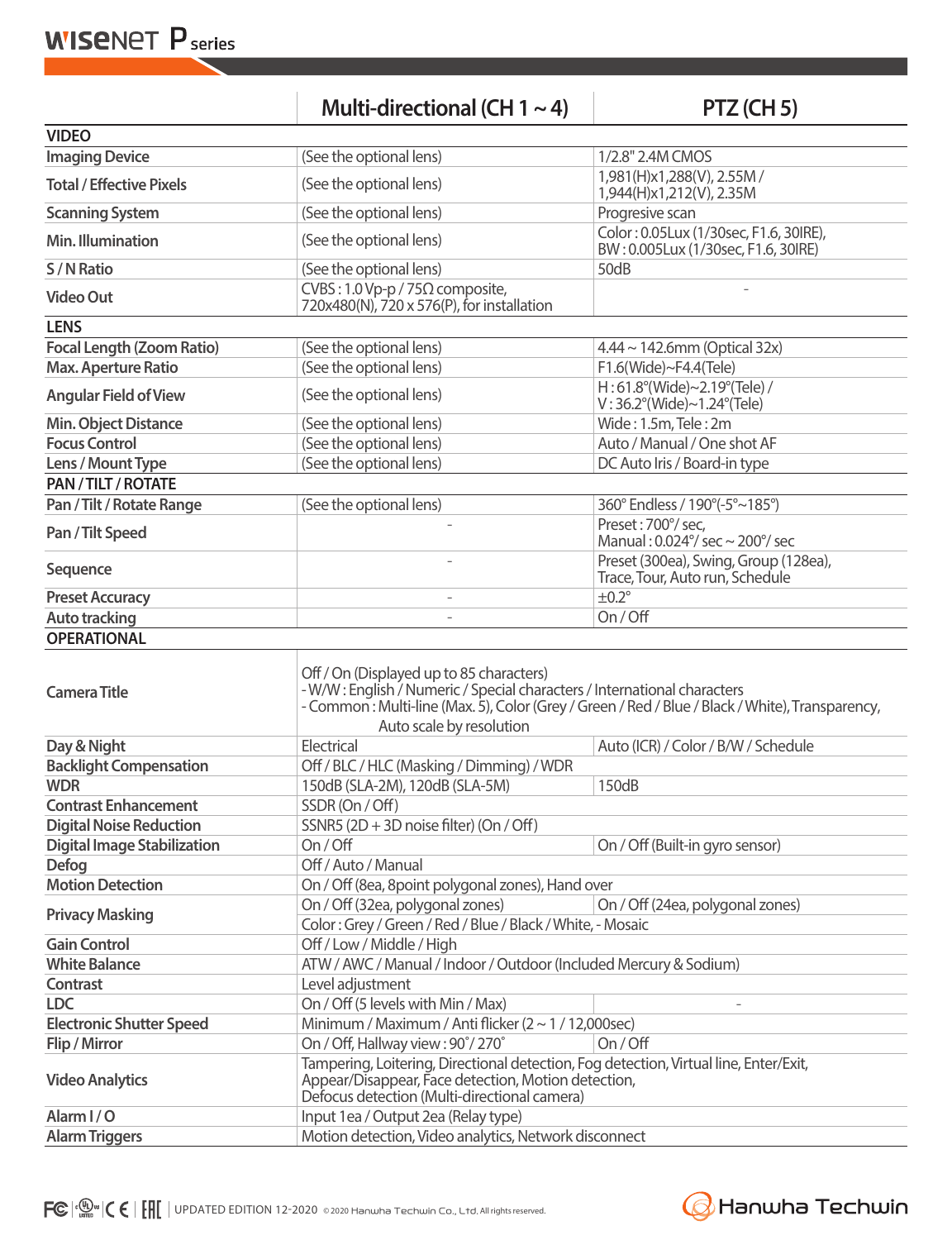**WISENET P** series

| Multi-directional (CH $1 \sim 4$ ) |  |
|------------------------------------|--|
|------------------------------------|--|

**Multi-directional (CH 1 ~ 4) PTZ (CH 5)**

| Alarm events                                  | File upload via FTP, E-Mail, Notification via E-Mail,                                                                                                                                                                                                                                                                                |  |  |  |
|-----------------------------------------------|--------------------------------------------------------------------------------------------------------------------------------------------------------------------------------------------------------------------------------------------------------------------------------------------------------------------------------------|--|--|--|
|                                               | Local storage(SD/SDHC/SDXC) recording at event triggers, External output                                                                                                                                                                                                                                                             |  |  |  |
| <b>Pixel Counter</b>                          | Support                                                                                                                                                                                                                                                                                                                              |  |  |  |
| <b>NETWORK</b>                                |                                                                                                                                                                                                                                                                                                                                      |  |  |  |
| <b>Ethernet</b>                               | RJ-45 (10 / 100 / 1000 BASE-T)                                                                                                                                                                                                                                                                                                       |  |  |  |
| <b>SFP</b>                                    | SFP slot (100 / 1000Mbps)                                                                                                                                                                                                                                                                                                            |  |  |  |
| <b>Video Compression Format</b>               | H.265 / H.264 (MPEG-4 Part 10 / AVC): Main / Baseline / High, Motion JPEG                                                                                                                                                                                                                                                            |  |  |  |
| <b>Resolution</b>                             | [5MP] 2560 x 1920, 2560 x 1440, 1920 x 1080, 1600 x 1200, 1280 x 1024, 1280 x 960, 1280 x 720,<br>1024 x 768, 800 x 600, 800 x 448, 720 x 576, 720 x 480, 640 x 480, 320 x 240<br>[2MP] 1920 x 1080, 1280 x 1024, 1280 x 960, 1280 x 720, 1024 x 768, 800 x 600, 800 x 448, 720 x<br>576, 720 x 480, 640 x 480, 640 x 360, 320 x 240 |  |  |  |
| Max. Framerate                                | H.265 / H.264 : 2M Max. 60fps, 5M 30fps at all resolutions<br>Motion JPEG: Max. 30fps                                                                                                                                                                                                                                                |  |  |  |
| <b>Smart Codec</b>                            | Manual Mode (Area-based: 5ea)                                                                                                                                                                                                                                                                                                        |  |  |  |
| <b>WiseStream II</b>                          | Support                                                                                                                                                                                                                                                                                                                              |  |  |  |
| <b>Video Quality Adjustment</b>               | H.264 / H.265 / MJPEG: Target bitrate level control                                                                                                                                                                                                                                                                                  |  |  |  |
| <b>Bitrate Control Method</b>                 | H.264 / H.265 : CBR or VBR<br>MJPEG: VBR                                                                                                                                                                                                                                                                                             |  |  |  |
| <b>Streaming Capability</b>                   | Multiple streaming (Up to 10 profiles)                                                                                                                                                                                                                                                                                               |  |  |  |
| IP                                            | IPv4, IPv6                                                                                                                                                                                                                                                                                                                           |  |  |  |
| Protocol                                      | TCP/IP, UDP/IP, RTP (UDP), RTP (TCP), RTCP, RTCP, NTP, HTTP, HTTPS, SSL/TLS, DHCP, FTP, SMTP,<br>ICMP, IGMP, SNMPv1/v2c/v3 (MIB-2), ARP, DNS, DDNS, QoS, PIM-SM, UPnP, Bonjour                                                                                                                                                       |  |  |  |
| <b>Security</b>                               | HTTPS(SSL) login authentication, Digest login authentication, IP address filtering,<br>User access log, 802.1X Authentication (EAP-TLS, EAP-LEAP)                                                                                                                                                                                    |  |  |  |
| <b>Streaming Method</b>                       | Unicast / Multicast                                                                                                                                                                                                                                                                                                                  |  |  |  |
| <b>Max. User Access</b>                       | 20 users at Unicast mode                                                                                                                                                                                                                                                                                                             |  |  |  |
| <b>Streaming Method</b>                       | Unicast / Multicast                                                                                                                                                                                                                                                                                                                  |  |  |  |
| <b>Edge Storage</b>                           | SD / SDHC / SDXC 5 slots (Each CH)<br>- Motion Images recorded in the SD / SDHC / SDXC memory card can be downloaded.<br>- Local PC for instant recording                                                                                                                                                                            |  |  |  |
| <b>Application Programming Interface</b>      | <b>ONVIF Profile S, SUNAPI (HTTP API)</b>                                                                                                                                                                                                                                                                                            |  |  |  |
| Webpage Language                              | English, Korean, Chinese, French, Italian, Spanish, German, Japanese, Russian, Swedish,<br>Portuguese, Czech, Polish, Turkish, Dutch, Hungarian, Greek                                                                                                                                                                               |  |  |  |
| <b>Web Viewer</b>                             | Supported OS: Windows 7, 8.1, 10, Mac OS X 10.10, 10.11, 10.12<br>Supported browser: Google Chrome 67, MS Edge 41, Mozilla Firefox 61 (Windows 64bit only),<br>Apple Safari 11 (Mac OS X only), MS Explorer 11                                                                                                                       |  |  |  |
| <b>Central Management Software</b>            | SSM                                                                                                                                                                                                                                                                                                                                  |  |  |  |
| <b>FNVIRONMENTAL</b>                          |                                                                                                                                                                                                                                                                                                                                      |  |  |  |
| <b>Operating Temperature / Humidity</b>       | -35°C ~ +55°C (-31°F ~ +131°F) / Less than 90% RH                                                                                                                                                                                                                                                                                    |  |  |  |
| <b>Storage Temperature / Humidity</b>         | -50°C ~ +60°C (-58°F ~ +140°F) / Less than 90% RH                                                                                                                                                                                                                                                                                    |  |  |  |
| <b>Ingress Protection / Vandal Resistance</b> | IP66/IK10                                                                                                                                                                                                                                                                                                                            |  |  |  |
| <b>ELECTRICAL</b>                             |                                                                                                                                                                                                                                                                                                                                      |  |  |  |
| Input Voltage / Current                       | HPoE 802.3BT Type 4 (Injector included)                                                                                                                                                                                                                                                                                              |  |  |  |
| <b>Power Consumption</b>                      | Maximum 65W                                                                                                                                                                                                                                                                                                                          |  |  |  |
| <b>MECHANICAL</b>                             |                                                                                                                                                                                                                                                                                                                                      |  |  |  |
| <b>Optional Lens</b>                          | SLA-2M2400P / SLA-2M2800P /<br>SLA-2M3600P / SLA-2M6000P / SLA-2M1200P<br>SLA-5M3700P / SLA-5M4600P / SLA-5M7000P                                                                                                                                                                                                                    |  |  |  |
| <b>Color / Material</b>                       | Ivory / Metal                                                                                                                                                                                                                                                                                                                        |  |  |  |
| Dimension $(W \times H \times D)$<br>Weight   | Ø 367.8 x 381.5mm (14.49" x 15.02")<br>7.05 kg (16.1 lb)                                                                                                                                                                                                                                                                             |  |  |  |
|                                               |                                                                                                                                                                                                                                                                                                                                      |  |  |  |

\* The lastest product information / specification can be found at hanwhasecurity.com

\* Design and specifications are subject to change without notice.

\* Wisenet is the proprietary brand of Hanwha Techwin.